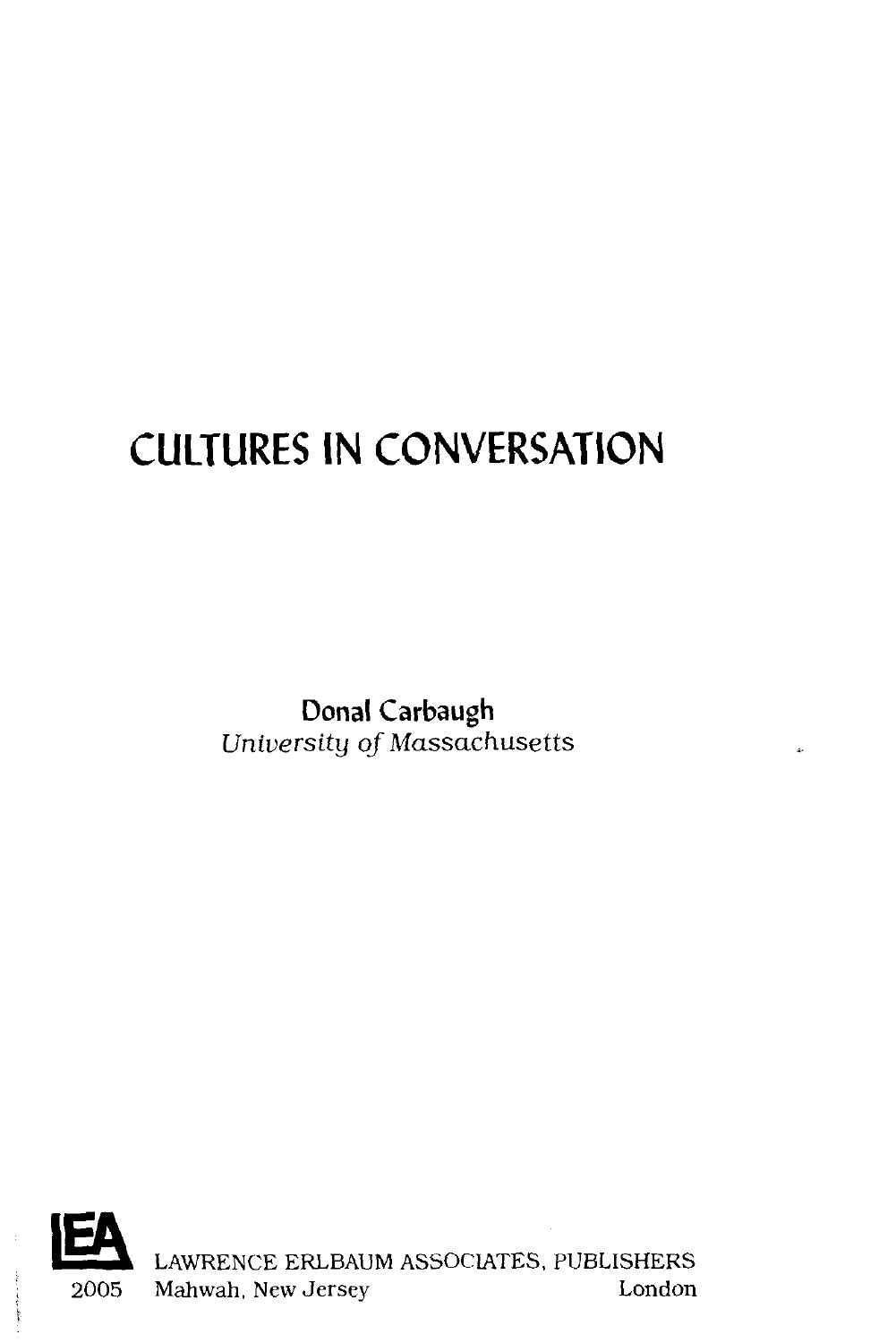## **LEA's COMMUNICATION SERIES**  Jennings Bryant/Dolf Zillmann, General Editors

Selected titles in Language and Discourse (Donald Ellis, Advisory Editor) include:

**Ellis** • From Language to Communication, Second Edition

Fitch/Sanders • Handbook of Language and Social Interaction

Glenn/LeBaron/Mandelbaum • Studies in Language and Social Interaction: In Honor of Robert Hopper

Haslett/Samter • Children Communicating: The First Five Years

Ramanathan • Alzheimer Discourse: Some Sociolinguistic Dimensions

Tracy • Understanding Face-to-Face Interactions

For a complete list of titles in LEA's Communication Series, please contact Lawrence Erlbaurn Associates, Publishers at www. erlbaum.com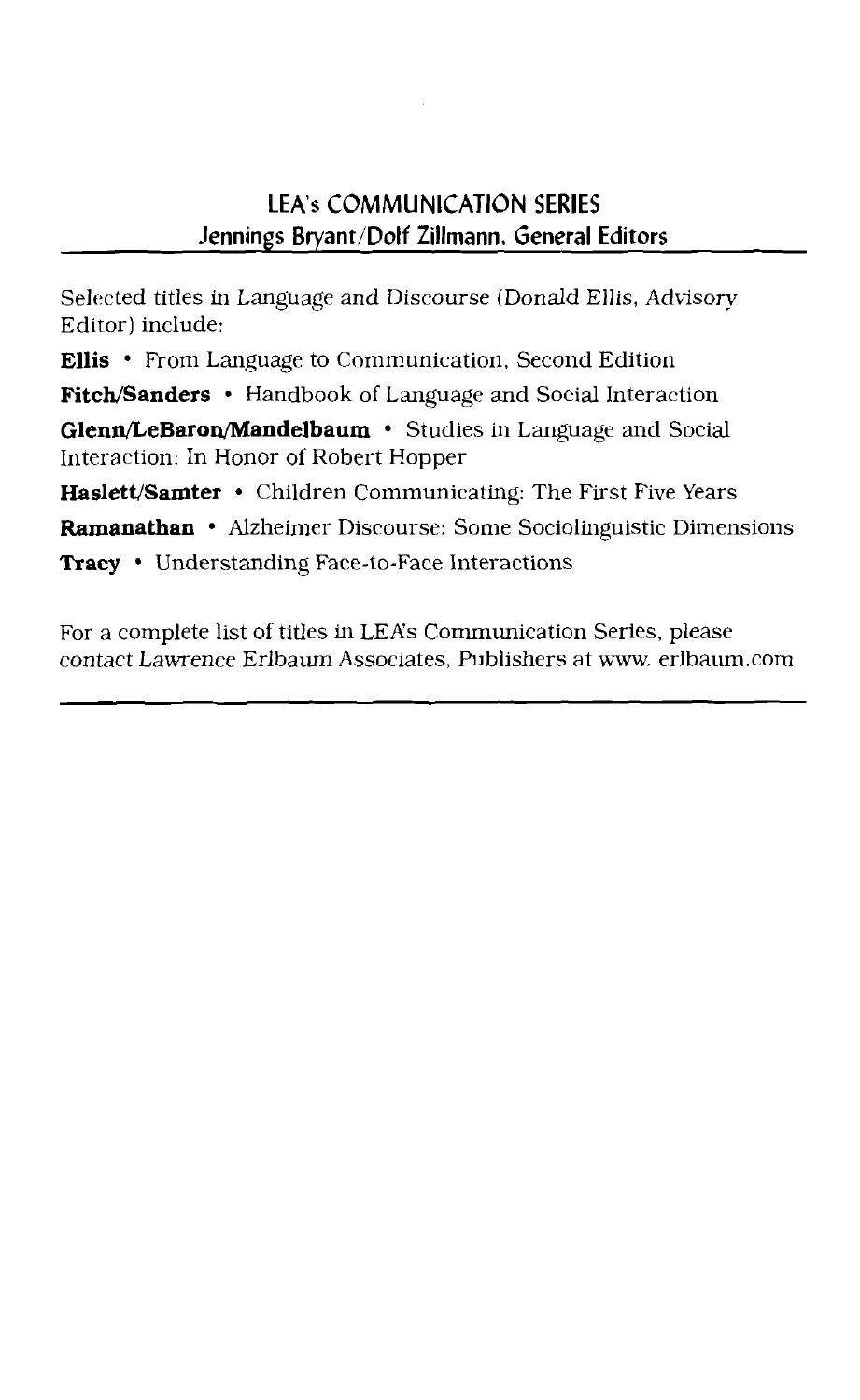※ 3 №

# **Silence, and Third-Party Introductions: An American and Finnish Dialogue (with Saila Poutiainen)'**

**Uniuersity** of **Helsinki, Finland** 

Several winters ago, I (DC) was living with my family as foreigners in Finland. where I was teaching and doing research. As a recipient of a Fulbright Grant, I had been asked to participate in activities at two universities. I had been anticipating an initial trip to the second Finnish university, the University of Suomi, for a couple of weeks.<sup>2</sup> After settling in at our Finnish horne, I was excited about traveling to Suomi, where I would meet the Finnish colleagues with whom I would be working periodically over the next several months.

On arriving there, I marveled at the modern facilities and the advanced technologies available in classrooms and computer rooms. I also felt energized by the natural landscape, with the main part of the university being located on a hill with nice views through pines onto a large lake. It was a beautiful winter day, with a deep blue sky above a snow covered ground. I felt energized and was ready to go!

But I was not ready for what happened next. On meeting my Finnish host, Professor Silvo, we began walking through the building where my office would be located. As we moved down a hallway of office suites, I noticed that some people—on seeing us—seemed to be avoiding us by moving quickly into their offices. After this happened a couple of times, I asked my host if I might be able to meet my future colleagues, especially Professor Virtanen. I knew we shared some interests in our studies and thought that perhaps I had seen hirn out of the corner of my eye, going into an office. Professor Silvo replied that we could meet him later, perhaps on rny next visit in a couple of weeks.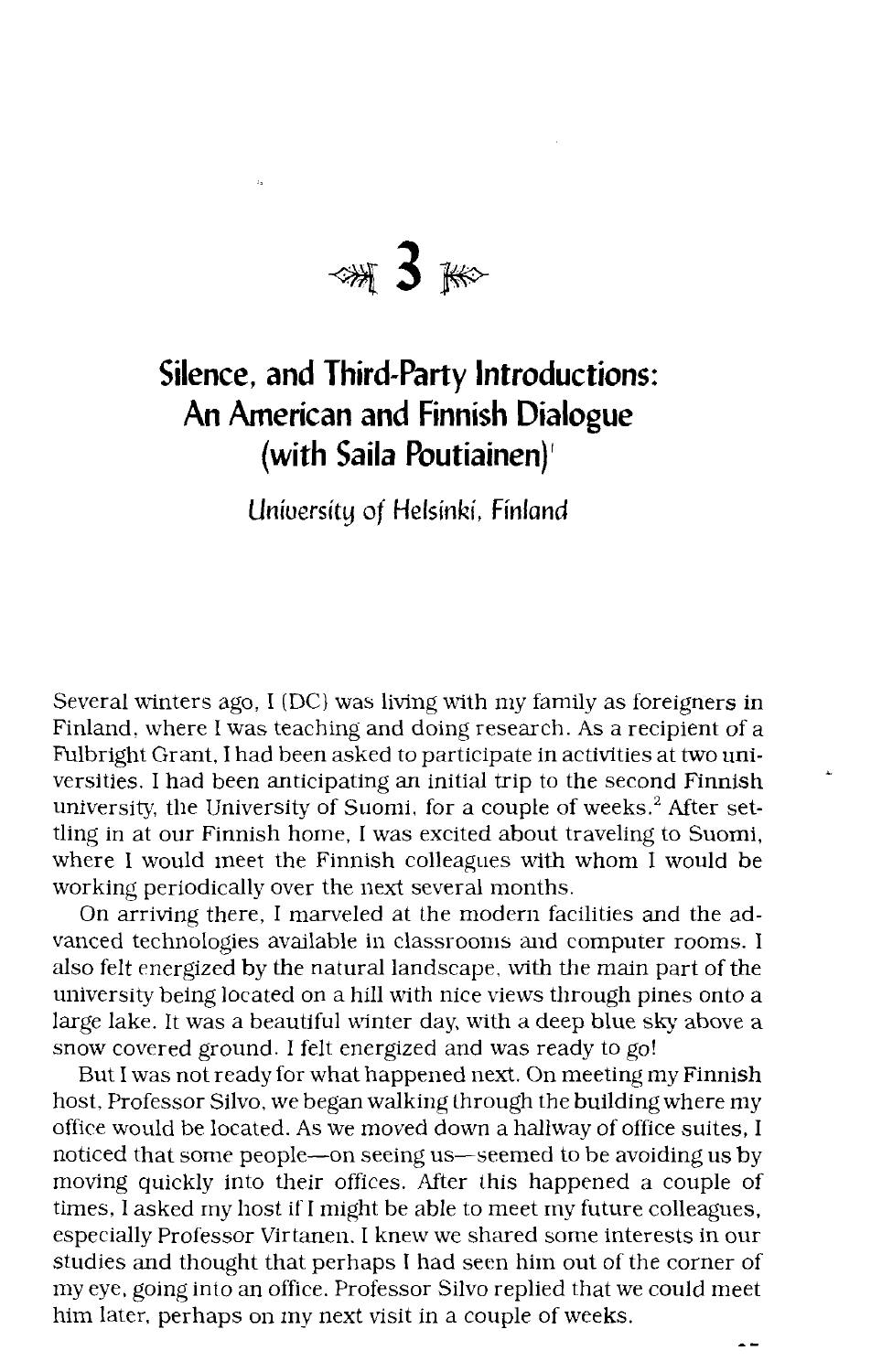Given my customary ways, these introductory events seemed puzzling and cumbersome. I wondered to myself, "Why can't Professor Virtanen at least say 'Hi'?" And "Why aren't the others here more forthcoming with their greetings?" I was accustomed to meeting people quickly. with perhaps a "Hello" and a quick exchange of smiles, names, and pleasantries. But nothing of the sort was happening here on my first trip to Suomi. 1 was puzzled. Moreover, on meeting someone, the exchanges seemed, at least to me at times. quite cumbersome. I had heard and read about "the silent Finn" and was not sure when I should step into a conversation. Moreover, when I did so, I was not sure what to say, how long I should speak, nor what obligations I had to open or close the conversation.

What follows is a record of one such meeting that occurred on this, my first trip to Suorni. The meeting involved me with a group of colleagues that I had only met on this day, but whom eventually over the years, have become friends. The introductory event, on this occasion, involved a Finnish university administrator, two Finnish faculty members, and me. In particular, the event involved me in my role as an American FWbright Professor who was to meet an important Finnish university administrator [Professor Jussi Virtanen, male). More specifically. in this exchange, I am being introduced to the admuzistrator by a Fhmish professor **[Anna**  Silvo, female). We are being accompanied by another Finnish professor (Jussi Levo, male). The event begins as the two Finnish professors escort me down a university corridor to meet the admmistrator, Jussi Virtanen. He is visible through a slightly opened door.<sup>3</sup> This is what happened:

- 1. Anna Silvo knocks on the door.
- 2. Jussi Virtanen: *Jaa.* [Yesl.
- 3. Silvo: *Hei, anteeks. voinko mä esitellä sulle meidän uuden Fulbright professorin?* [Hi, excuse me, could I introduce to you our new Rilbright Professor?].
- 4. Virtanen: *Joo.* [Okay.] (Virtanen rises from his desk, walks around in front of it so he is facing Silvo on his right. Carbaugh in front of him. and Levo on his left.)
- 5. Silvo: Jussi. I would like you to meet Dr. Carbaugh. And (Silvo looks at Carbaugh while gesturingto Virtanen) Professor Virtanen.
- 6. Virtanen: Hello. (Shaking hands with Carbaugh).
- 7. Carbaugh: Good to meet you.
- 8. ( 10 to 16 second pause)
- 9. Virtanen: So, uhm, when did you arrive?
- 10. Carbaugh: Well, we arrived in early January and we're been here for about *a* month now.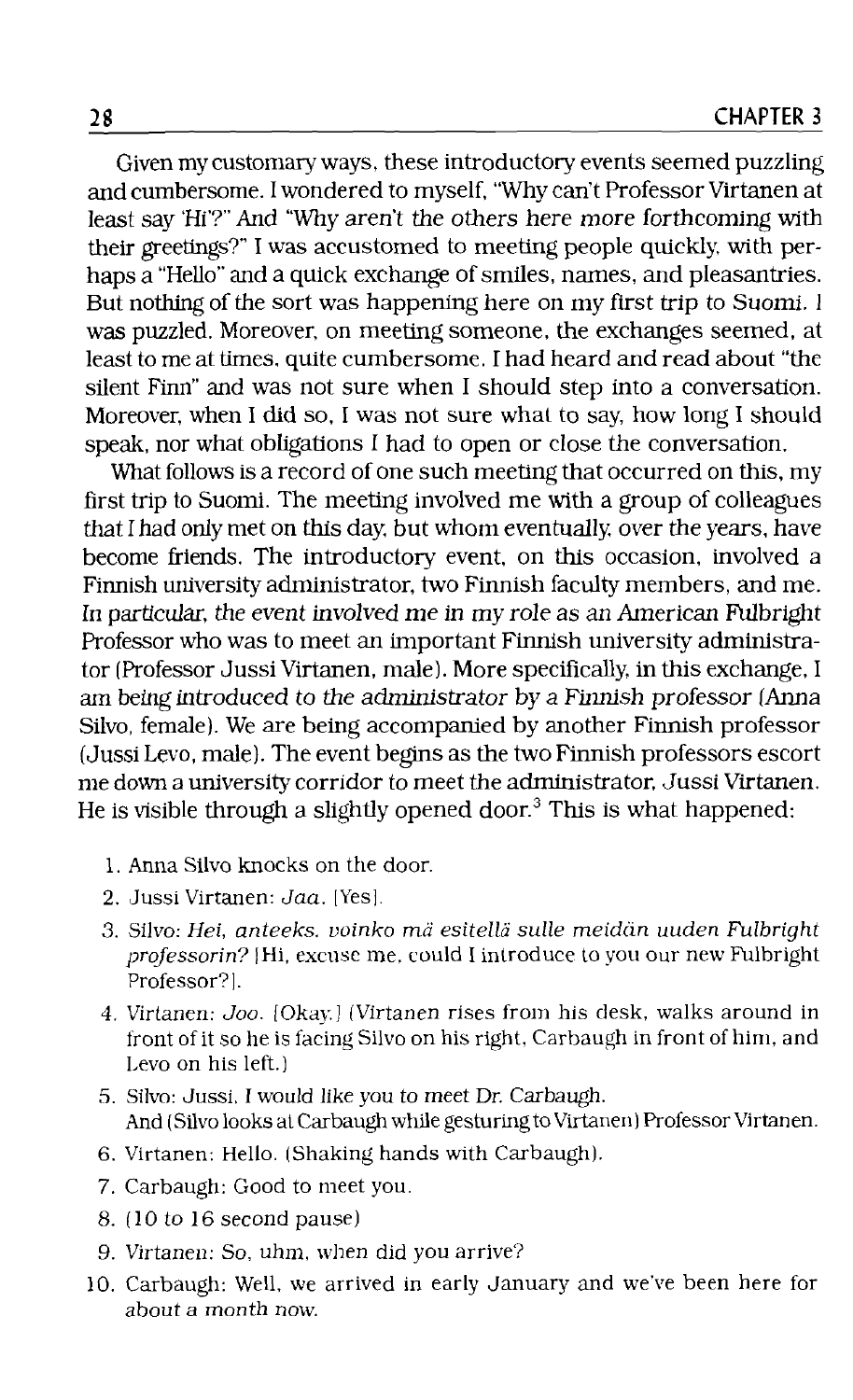#### **AN AMERICAN AND FINNISH DIALOGUE 29**

- 11. And it's been very good to be here. We've been able to see just a little bit of Finland but
- 12, what we've seen we like very much. We feel like we're at home. With the good help of
- 13. people like Anna and Jussi, they've made us feel even more at home.
- 14. ( 12 to 20 second pause)
- 15. Virtanen: Have you been meeting people here?
- 16. Carbaugh: Well, yes, uh, we met several people this morning and uh I've heard a little bit
- 17. about their research projects and that's been very interesting. It sounds like there are
- 18. many interesting things going on here. And uh I'm just so impressed with your physical
- 19. facilities. The buildings are so nice and your lab seems very well equipped.
- 20. ( 10 to 16.9 second pause)
- 2 1. Virtanen: So what are you going to do while you are here?
- 22. Carbaugh: Well uh mainly I have teaching obligations at another university. I have a
- 23. couple of lecture series. And then here at Suomi I'll be teaching and doing some
- 24. seminar work. And so most of my time will be spent teaching here and there.
- 25. (10 to 13.5 second pause)
- 26. Carbaugh: Well, it's been very good to meet you and I look forward to spending time at your university.
- 27. Virtanen shakes hands with Carbaugh. nods, smiles, and bows slightly. Silvo. Levo, and Carbaugh turn and Icave.

As this event began. I felt rather comfortable. up through line 7 at least. However, at this point, as this event unfolded. I met what was for me a pause in the conversation that went well beyond what I anticipated in its place. As the seconds ticked by, and as is typical when sensing something may have gone awry. alarms began to sound in my mind. Perhaps I had done something wrong. or perhaps I was supposed to be doing something different, or saying something else. Why was this pause lasting so long? Finally, and thankfully from my view, Professor .<br>Virtanen broke the silence and asked me when I had arrived. I told him when we arrived, how things were going, and tried to indicate that Anna and Jussi had been fine hosts to me. I tried to offer some information that he could take up. ask me about, or build on. After doing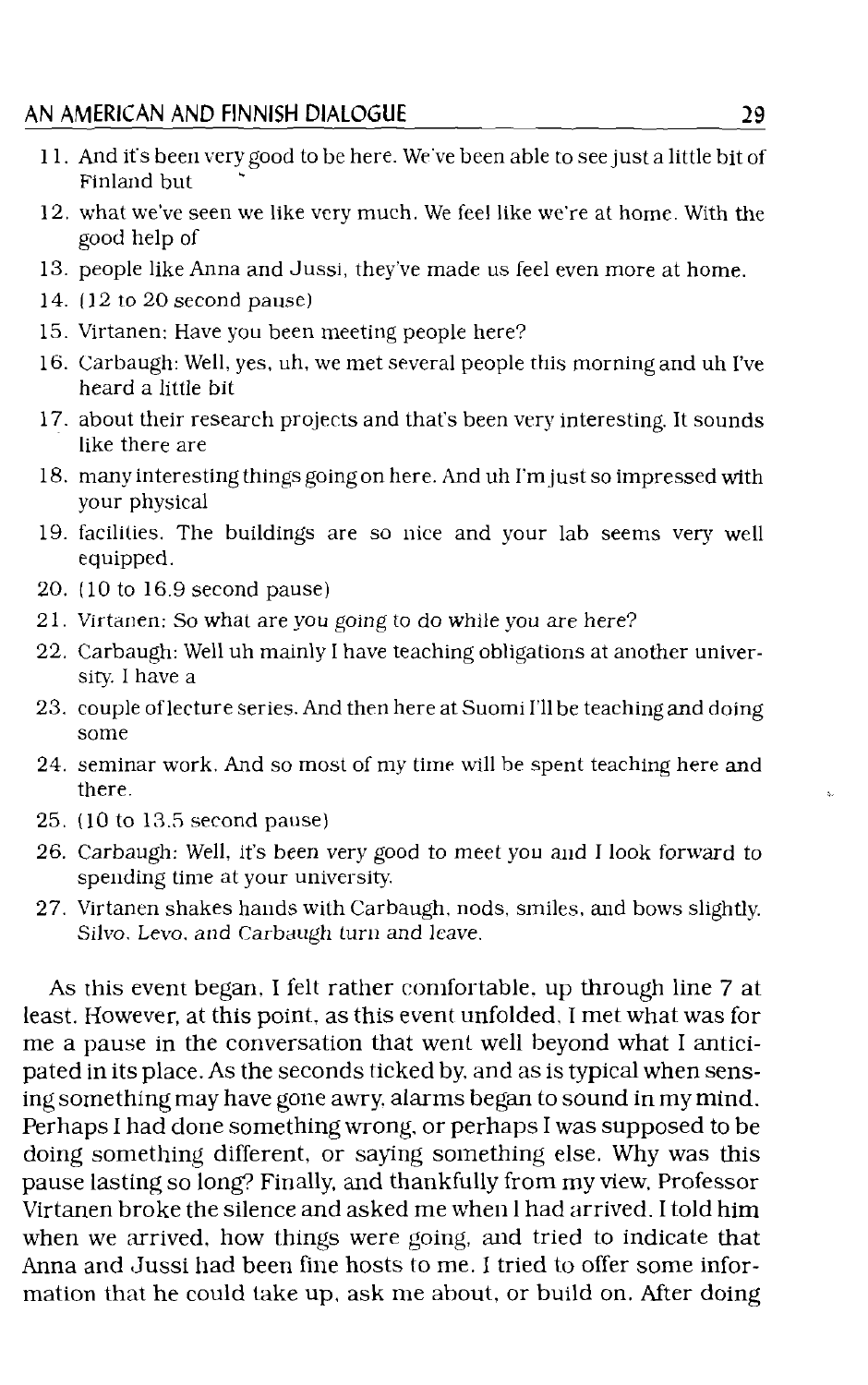this. however, there was no uptake on the matters I had mentioned, but again, an even longer pause! Perhaps up to 20 seconds long! What was going on? Had I done something wrong? My collar began to moisten as I looked to Jussi and Anna for nonverbal cues about what to do next. Both were delightfully calm, small smiles at the corner of their mouths. Were they smiling at me? All nonverbal indications from them seemed positive and good. Evidently, from their view, things were proceeding quite well, thank you! At the time, I found this hard to believe. especially when the next question from Professor Virtanen did not seem to relate to anything I had said earlier, but initiated another topic altogether. about the people I had been meeting.

And so the event went. As we cycled through the question-answersilence sequence another time. it occurred to me that perhaps it was my responsibility to conclude our meeting. After all, I thought-perhaps unwittingly initiating an escape from the conversation—I may be taking too much of the administrator's valuable time. So, eventually, after the fourth and shortest of the pauses, I broke in with a closing, thanking Professor Virtanen for meeting me and indicating an interest in seeing him again.

Weeks after this exchange, I was having lunch with Professor Silvo. We were discussing a student project about uses of silence when the aforementioned exchange came to mind. I asked her about it and she said, yes, the use of long pauses in conversation—at least longer "when compared to the ones you Americans tend to do"-is common in Finnish conversation. But also. she said, these pauses are especially long when conversing with Professor Virtanen, even by Finnish standards! After discussing this for awhile, I asked her a question to which I thought I already knew the answer. "Should I have waited for Professor Virtanen to close the conversation?" She smiled kindly, said again how long his pauses tended to be. "You know," she said, "he's very Finnish." Then she answered my question: "Yes, it is up to him to close the conversation. He wanted to give the proper amount of time to meeting you." As a Finnish reader of this essay commented, "When meeting someone, we want to make sure there is enough time to really talk about something." I had not known enough to give Professor Virtanen, and this event, its "proper amount of time."'

We have provided some initial reactions to this event as they were formed, early on, by the American in it (DC). Now, let us add some additional reflections about this same event from a Finnish view. How might the conduct of this event, and initial reactions to it, be formulated from a Finnish participant?

When I (SP) look at this exchange, I cannot help but hear some common and important features of Finnish communication. According to my experience, these features are present and active in many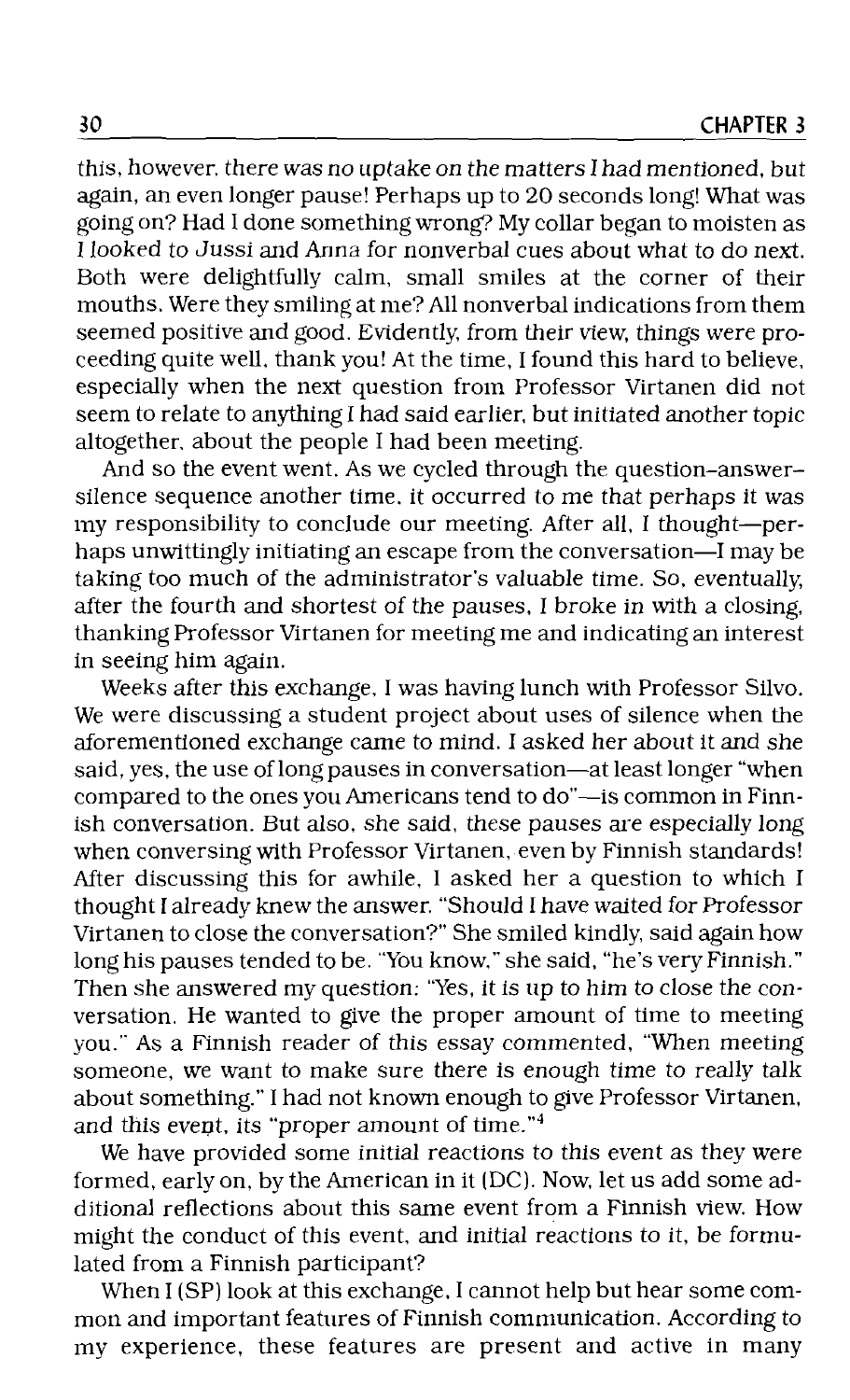intercultural communication situations, like this one. For example. consider Professor Silvo's response to DC about pauses in Finland being longer "when compared to the ones you Americans tend to do." Professor Silvo's comment here reflects her own considerable intercultural experiences, including living in the United States for several years. Clearly, she knew firsthand how Finnish and American pauses may differ in length. Perhaps more generally, such comments reflect the strong sense Finns can have about their way of communicating and how it contrasts with others' ways, such as Anierican, German, and Japanese. For various reasons, Finns are interested in knowing what others think about Finns and Finnish communication. The images Finnish people have about themselves, relative to others, are partly based on images of others they have contacted personally or, especially for the younger generation. perhaps seen in Finnish popular culture and television. (Many popular American television programs are shown daily on Finnish television thus providing a daily contrast between this mediated "American" world and the Finnish one.) Based largely on these images, some Finns-especially those who have not traveled to the United States-may believe they "know" how Americans communicate, how they talk, and what they sound like. Thus, Finns may know that their pauses are at times much longer than those typical in some "American" scenes. When understanding this kind of inlercultural encounter from the Finnish perspective. I believe it is important to remember this: One's prior personal contacts. experiences, and exposure to mediated images may establish expectations about others' communication, for example of Finns as being relatively silent or of Americals as being more talkative. with those expectations perhaps shaping parts of this kind of encounter.

A second important point to stress is the perceived language skills of the Finnish speakers. Although often in situations of speaking a foreign language with cultural others, and in spite of an obvious fluency with a foreign language. Finnish speakers may lack confidence or assurance in using that foreign language. $^5$  In our quoted scenario, English is required of the Finnish speakers, and this may be the second, third, or even the fourth language of a Finnish speaker. $6$  Recall, in this scene, that Virtanen has to speak English nol only with a respected native English speaker (DC), but also in the presence of two of his co-workers who are important to him.

To focus on the kind of hallway interaction just described, one event that may be getting done when DC first visited Finnish universities might be called, from the Finnish perspective. "getting to know, or getting acquainted with the workplace or house" (i.e.. *tutustua taloon).*  When one is doing, "getting acquainted with the workplace," a main initial activity involves walking around and seeing the facilities, the im-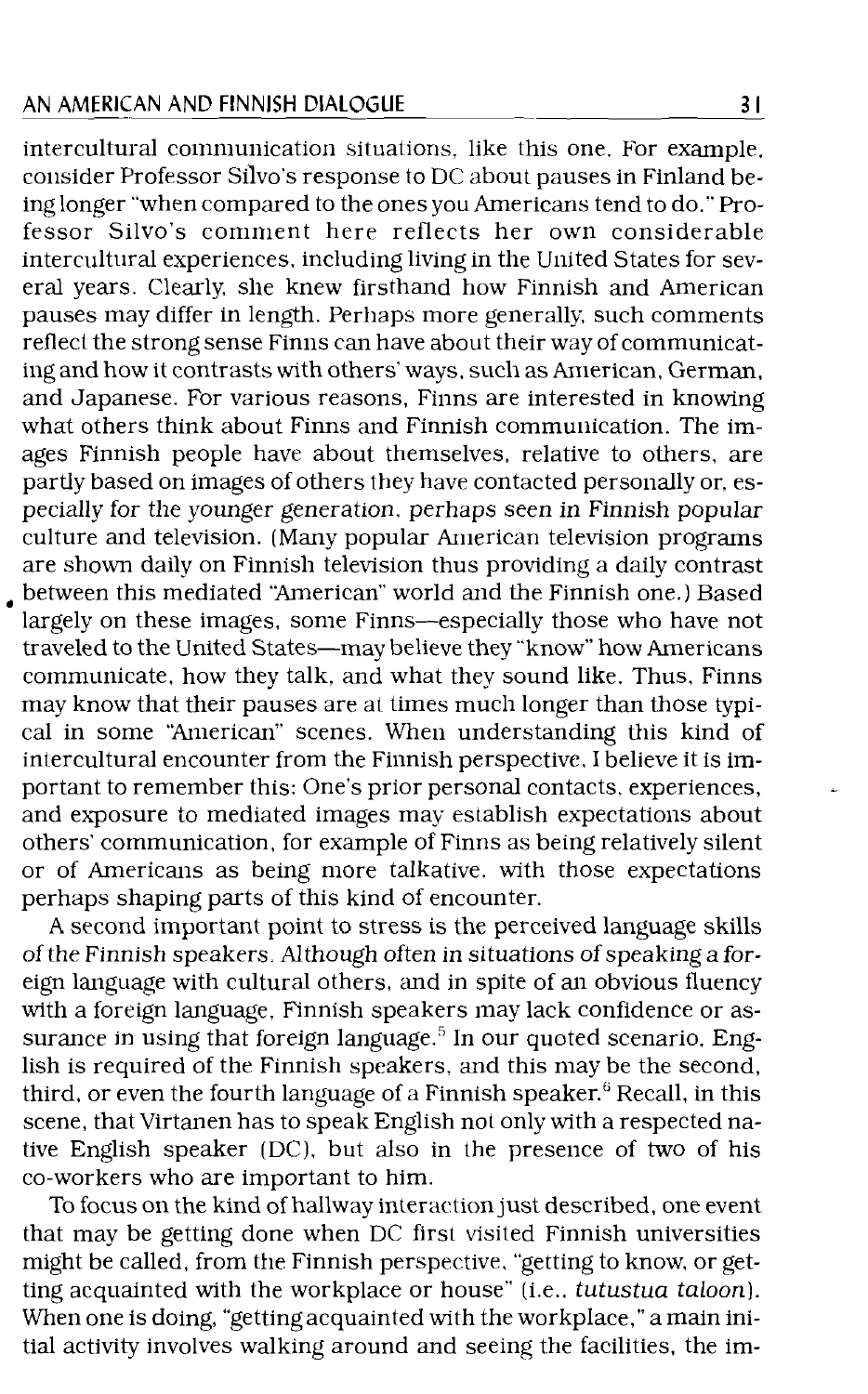portant offices, and hearing from the host about the workplace, its history, people, relationships, and the preferred daily procedures. Perhaps Silvo and Levo, and other faculty, were doing activities that are deemed appropriate to that kind of Finnish activity, that is, to helping *DC* "get acquainted with the department, workplace, or house." Such an activity, in Finland, doesn't necessarily involve verbal introductions with the people working in that department. The main activities in this Finnish aclivity of "getting acquainted with the house" would involve seeing the facilities and hearing about the workplace from a host or hostess. Naturally, of course, one might see people during such a visit, but here's an important point: In Finland, during this *tutustua taloon*  activity among Finns, there would be no felt obligation to talk with visitors nor to be verbally introduced to them. Anod, a slight smile, and/or a "Hello" if passing them in the hallway would be quite enough, if that was even needed. "Getting acquainted with the workplace," that is, in this Finnish way, may require very little by way of verbal interaction with those one sees beyond the host. Minimizing verbal interaction can also be a way of not wasting DC's and other participants' time in relatively "superficial" matters, or in what some Finnish speakers call "unnecessary talk."

On this first visit, the host. Silvo, mentioned to DC that it may be best to meet some of her colleagues, including Professor Virtanen, after this first visit, at a later date. Indeed, Finnish viewers and readers of the introduction episode have called this event a "handshaking delegation" that can seem very distant and formal. Perhaps this is because of several reasons. Formal introductions are not part of the normal, daily professional communication in this Finnish scene, nor typically a part of initial visits. Formal introductions often require special preparation. As contrasted with a Finnish greeting such as an exchange of nods, a formal meeting may. perhaps even should. involve exchanging significant information and ideas. To get to know someone, or to meet someone formally, takes more time and is usually done directly and concisely by discussing one's official affairs, business, and duties. Professor Virtanen may have wanted the time to prepare for his first meeting with Professor Carbaugh, a highly respected guest, and perhaps Professor Virtanen wanted to make sure that the first meeting would be rewarding and productive for both Professor Carbaugh and himself. That kind of Finnish interaction might involve the Finnish style of "asia-talk," or "matter-of-fact" speaking. This style. prevalent in scenes of education, consists not so much of small talk and pleasantries but of substantial exchanges of important information on a variety of matters or topics. As such, asia-talk involves preparation in order to engage in direct, concise, and substantial discussion about one's official affairs, business, and duties that are worthy of the occasion.<sup>7</sup>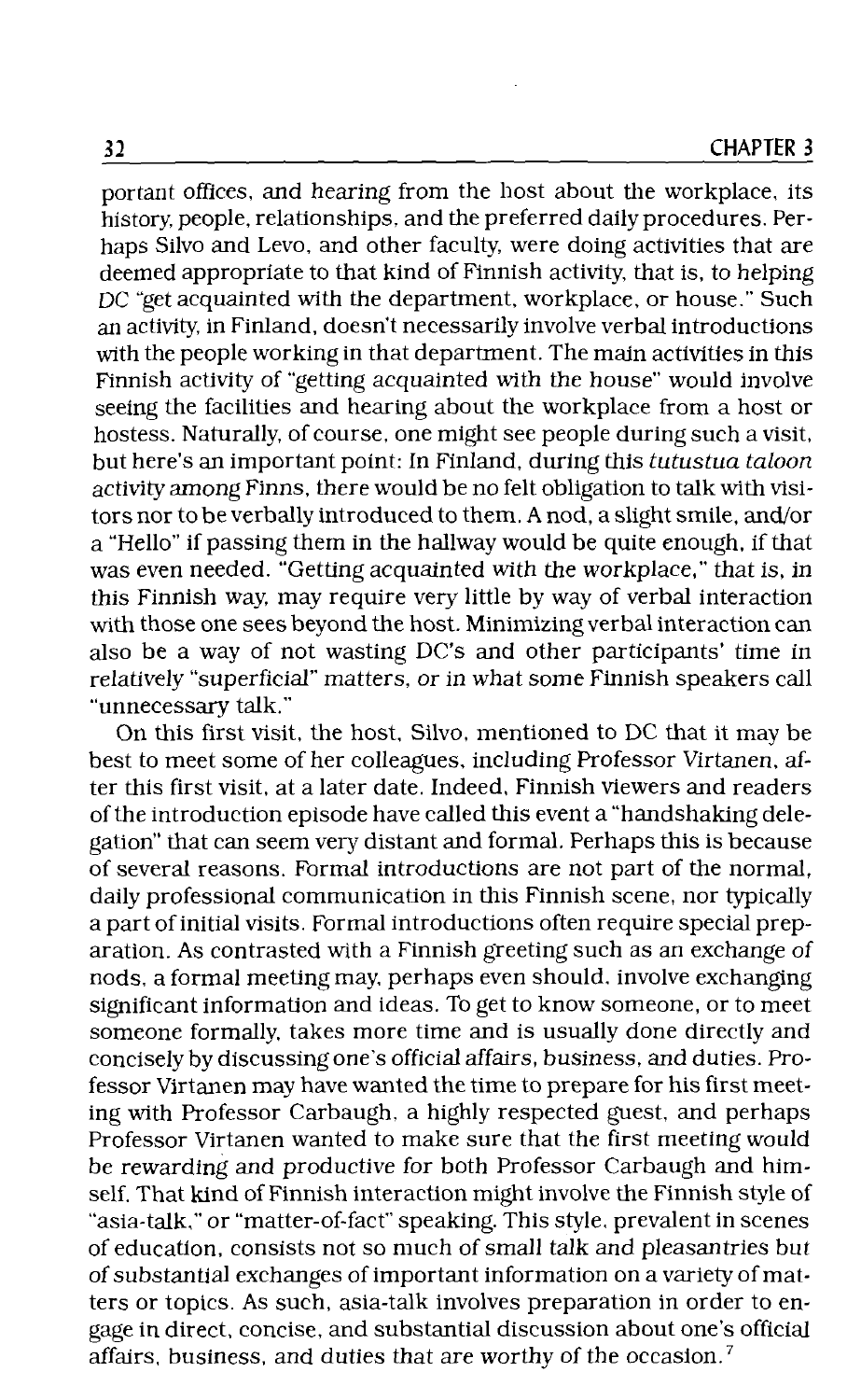#### **AN AMERICAN AND FINNISH DIALOGUE 3 3**

Notice then, from a Finnish view on these niatters, several features of this conversation: Finnish interactions of this kind can presume something about American speaking based on the ways Americans have acted in the past, including images seen in Finnish popular culture. As a result, in scenes like the one already introduced, Americans may be relied on-by Finns-to talk a lot. Finns, on the other hand, especially when speaking a foreign language like English, may prefer to speak very little. The reliance on nonverbal conduct is readily intelligible to Finns, as in the folk event "getting acquainted with the workplace." In this event. only the assigned host is required to entertain the guest verbally. Moreover, Finnish events like these-the third party introduction and getting acquainted—do not necessarily incur the obligation from others of verbal communication with the guest. As a result, workers may move into offices quite appropriately without speaking to a visitor. Similarly, when being introduced to a visitor in Finland, only very little information needs to be exchanged verbally, If one is involved in such a formal meeting. this typically takes place in a small group and at a specified date and time. Further, both third-party introductions and getting acquainted rituals may be conducted through a folk style of asia-talk, which is rather straightforward, direct, and matter of fact about official affairs and duties. Note how this is quite unlike an American form known as "small talk." which may involve lengthy verbal exchanges of pleasantries.

Being mindful of these few Finnish cultural features, then, a participant might monitor the presented encounter somewhat differently than we did initially. Perhaps the Finnish communication, here, moves between actions one does when "getting acquainted with the workplace," and a more formal and meaningful meeting through the matter of fact, *asiallinen* style. With it, participants may anticipate a direct style of speaking, exchange information matter of factly, and interpret ideas accordingly. Understanding our exchange on the basis of these Finnish premises. suggests these further specific insights about it.

After Silvo introduced DC and Virtanen to each other (on line 5 through line 7), Virtanen asked DC about his time of arrival (line 9). DC's response to that question occurs on line 10, "We arrived in early January," but is followed by several more utterances about Finland, his feelings, and friends. Note how that same pattern is repeated as Virtanen asked his second question (on line 15): "Have you been meeting people here?" DC's answer is on line 16. "We met several people this morning," but again is followed by additional descriptive commentary about research projects, physical facilities, and laboratories. From a Finnish perspective, especially one accustomed to a kind of asia-talk that is concise and direct, DC has given a sufficient answer on line 9, and again on line 16. In those lines, from a Finnish view, he has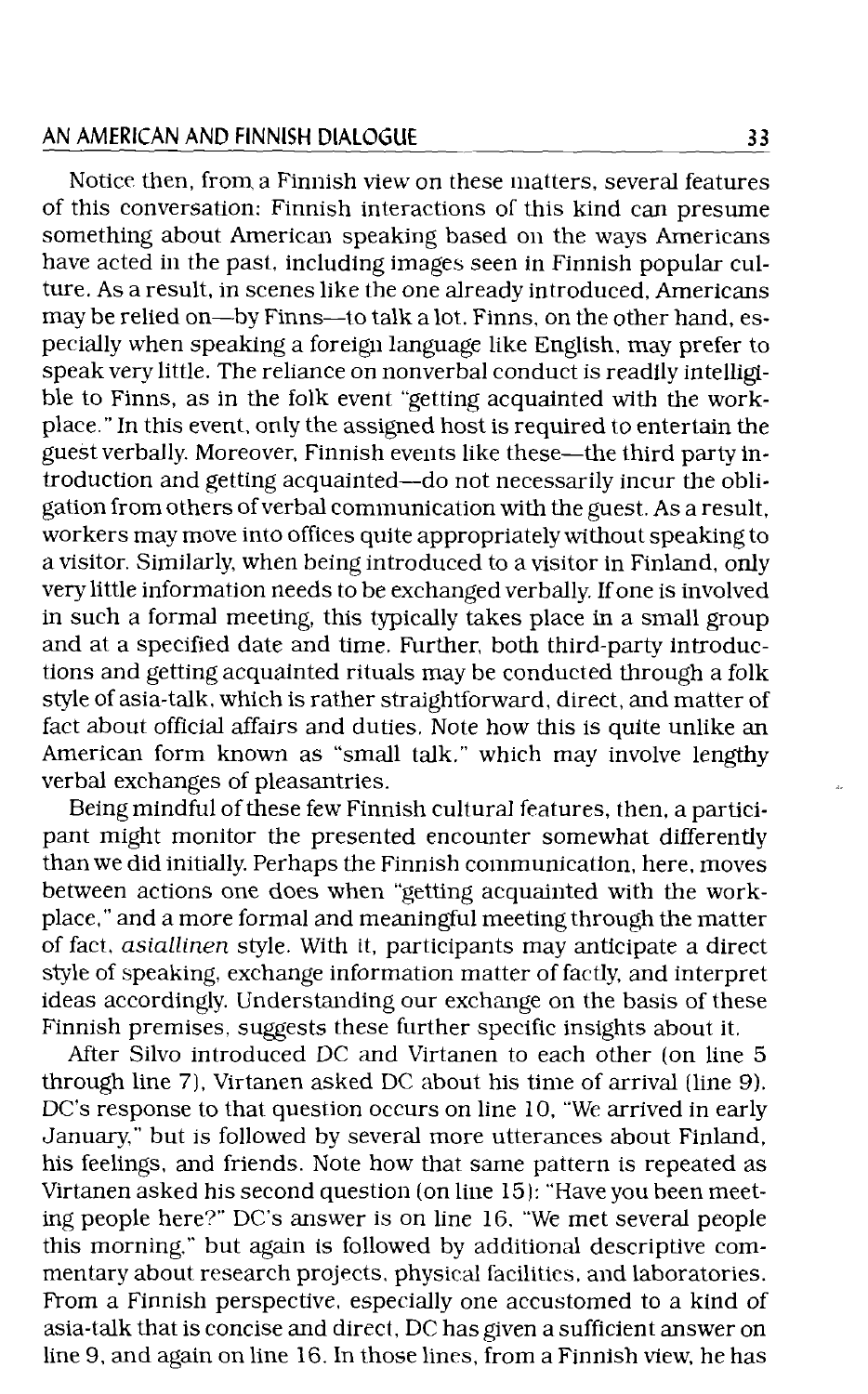already satisfactorily answered the questions. Such answers. like these, are what might be preferred as asia-talk, something short. matter of fact, and directly responsive to the queries. No more speaking is really required than this. As a result, the rest of DC's responses, although descriptive-and perhaps produced in a spirit of American small talk or exchanging pleasantries—may not be that significant, at least to Finns. A Finnish listener might even wonder: Why are these details forthcoming from DC? In fact, a Finn might. indeed. ask silently: What is he talking about? Isn't DC saying something else than what Virtanen asked of him? For example, when DC says on line 12, "We feel like we're at home," or on line 13, "Anna and Jussi, they've made us feel even more at home," a Finnish listener might wonder if DC is indeed telling the truth and being honest. Having said so much in this way, DC rnay easily be heard, like those Americans seen on TV, as so very American. talkative, even exaggerating a bit, and perhaps as being stereotypically superficial ("Can he really feel at home. as he says?"). Is he speaking the truth or just being nice? From a Finnish view, especially one mindful of talking  $\alpha$ sia, he may easily be heard as saying more than was required in this situation and be deemed guilty of stretching the truth a bit.<sup>8</sup>

Focusing for a moment on the Finnish pauses that are active in this exchange, we might ask why they are so long-at least when compared to the ones Americans might expect in their place. As already mentioned, one reason is this: Professor Virtanen is known for using long pauses, even longer than *are* typical by Finnish standards. More generally, pauses can be much longer in Finnish than in American communication. There are several reasons for this. First. it is customary for Finnish conversations to be punctuated by lengthy pauses, even if they are not as long as the ones in use here. Second, the long pauses might result from the Finnish speaker's speaking a foreign language, thus taking considerable time in order both to interpret the English being spoken and to formulate the proper responses in English. Third, introducing a foreigner (DC, in this scene) is to create a scene that is perhaps a bit unusual to some Finnish participants. The foreigner may do something unusual. like the expressive small-talk behavior, when the Finns might be preferring or expecting a more short, matter of fact asia-talk. As a result, expectations must be adjusted, and this takes time. Fourth, the occasion itself is to be respected and long pauses are a way of signifying it as such. Together, then, these features of the conversation lay some possible cultural ground for such long pauses in this situation.

What we have tried to do in our discussion is to notice features in one communication encounter that are deeply cultural. An American may notice people engaged in a practice who are, from his view, not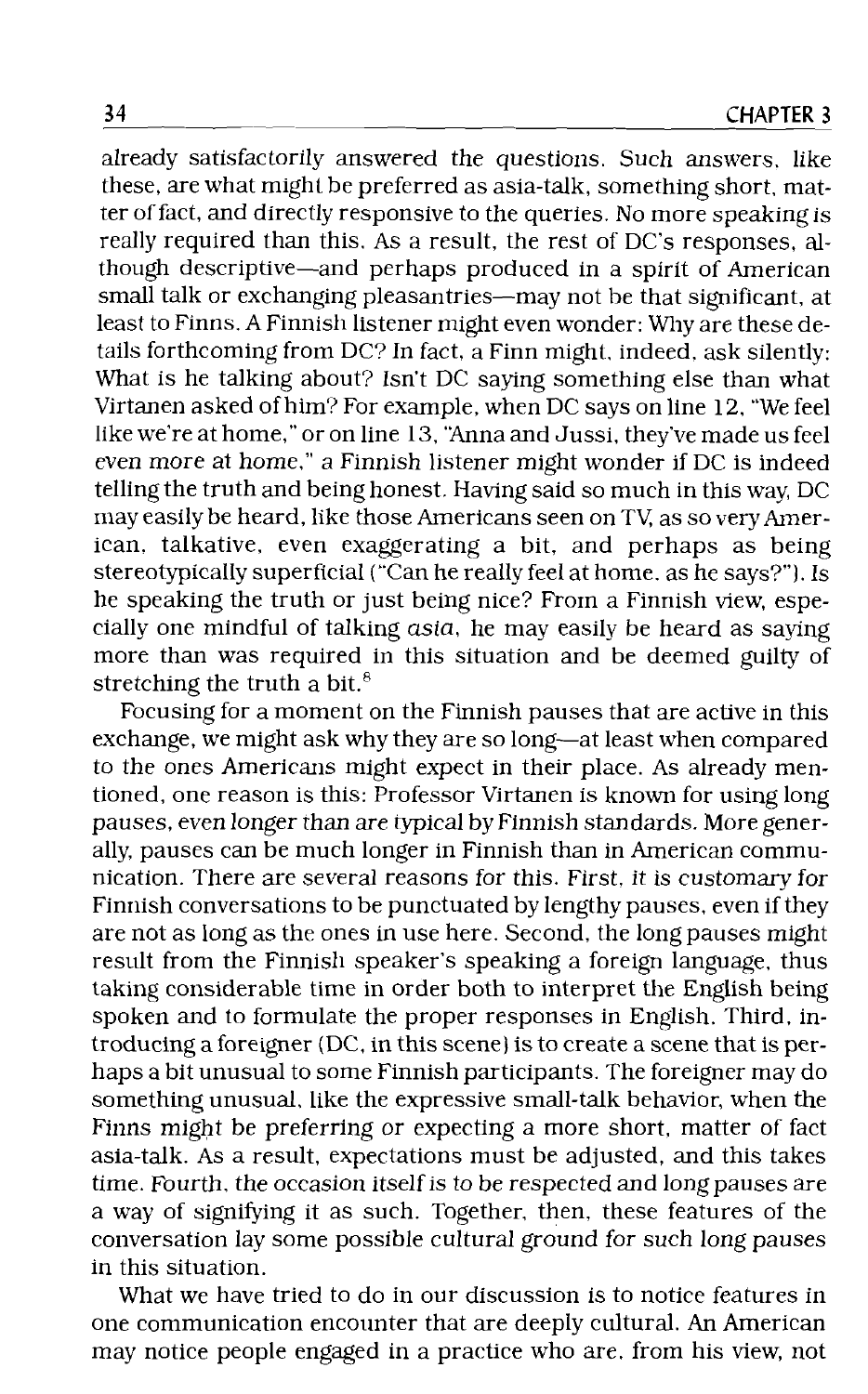#### **AN AMERICAN AND FINNISH DIALOGUE 3 5**

talking very much, not trying to avoid long pauses, and when speaking, saying so little. Perhaps unwittingly, the American produces an American folk version of communication, small talk, and in so doing, does not quite meet the expectations of the occasion the Finnish participants have established. On the basis of these conversational features, a Finn may notice an American who, as expected, likes to talk a lot. Ready for verbal action. he says more than the occasion seems to **war**rant; he also says things other than expected, bringing informal affairs to a more formal occasion. Perhaps unwittingly. Finns may produce folk versions of communication including a Finnish form of "getting" acquainted with a workplace" and "talking about matters of fact." To summarize with a metaphor, the encounter involves two scripts for the same play, two sets of lines for the same conversational scene, and thus results in a the "staging" of an improvised, intercultural drama.

We have come to understand the encounter, and similar others. through American and Finnish cultural features that are active when a foreigner in Finland is being introduced by a third party. Introductory encounters, as this, can provide a kind of dialogic drama between cultural discourses. As such, we note the preparation and propriety that may be preferred for a Finnish version, as Professor Silvo said about Professor Virtanen: "He wanted to give the proper amount of time to meeting you." A proper, formal meeting, from the vantage point of this script, requires time and adequate preparation. When this scene was discussed with other Finns, they produced these comments: "The whole scene ccrtainly sounds very familiar! Slow pace, pauses, direct questions"; it sounds "delightfully familiar"; it "reminds me of formal parts of weddings and birthday parties"; or, it is like "thousands of similar events when introducing foreign visitors to university officials. Very typical, delightfully typical." The intercultural dynamics seem to strike a chord. Yet, understanding them is a tall order indeed.

Our understanding has come partly through the ideas of propriety and preparation, in a Finnish version of the play. Finnish propriety means that one should conduct a formal introduction in the proper way, with the appropriate degree of decorum and respect. If possible, one should give the event forethought, learningwhat one can about the others, and preparing questions that are proper aid fitting for the occasion. In fact, the questions used in this encounter-"when did you arrive?," often followed by "When will you leave?," "Have you been meeting people?," "What are you going to do while you are here?"--are very typically used in such exchanges by Finns with foreigners. Moreover, silence and patience in such exchanges is an acknowledged way of giving the occasion its proper due. Exchanges such as these should not be too short, and thus one expects a proper silence, even quietude, as a sign that the occasion is being conducted properly, politely, and re-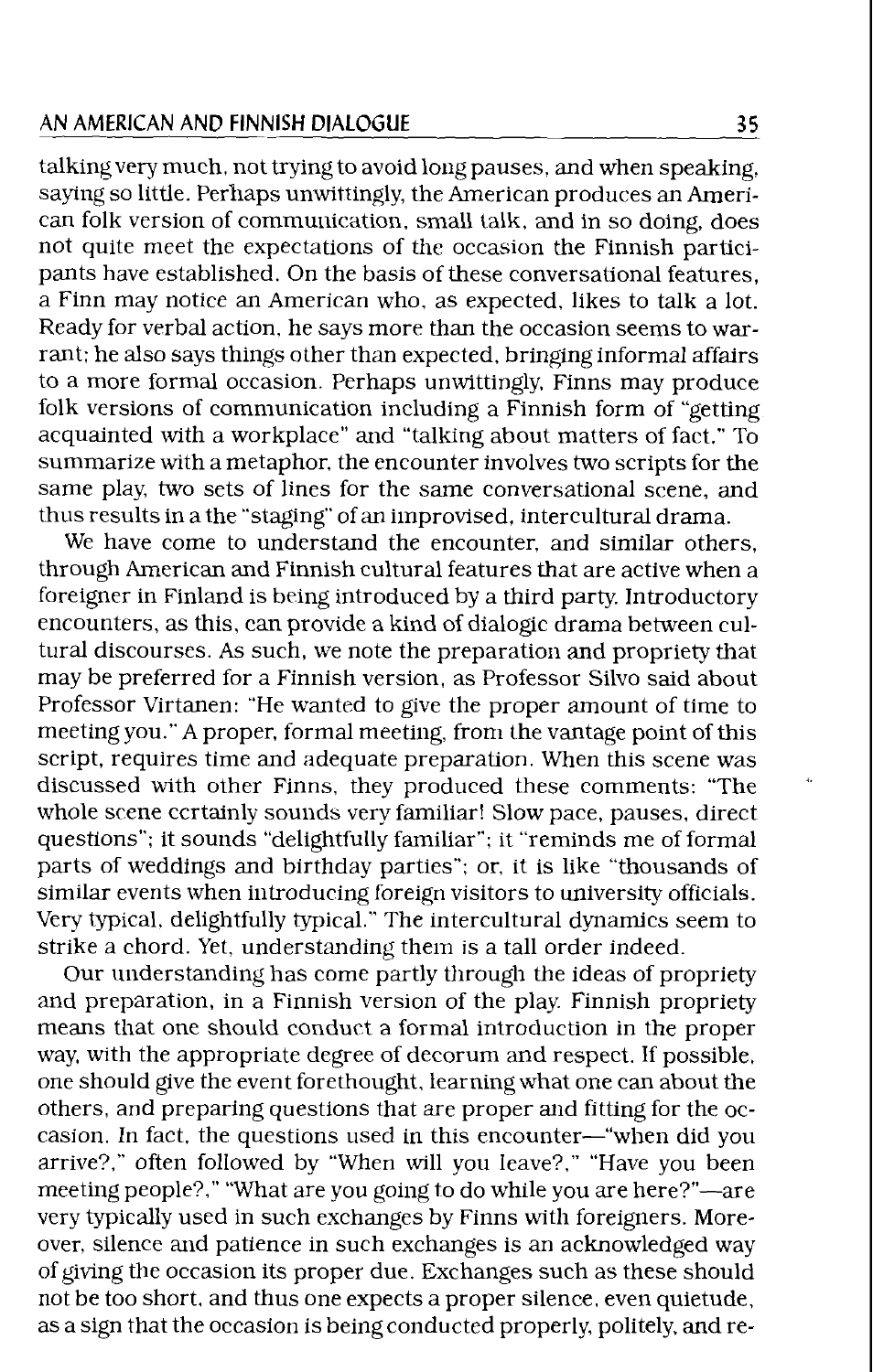spectfully. As many Finns have pointed out, good human relations, like Finnish coffee, take time to brew. Giving the event the proper time makes it that much better, and one cannot hurry the process! So Finnish standards of propriety and preparation are active in a silence, signifying that the visitor and the occasion are being treated respectfully and properly. This is good.

As a result of these cultural premises and preferences, a Finnish interactional sequence can be produced during an introduction: pacing tends to be slower "than Americans tend to do": verbalizations might be prepared ahead of time; and silence is quite comfortable and acceptable in order to prolong the situation and thus to make it more meaningful and more respectful of social relations. Additionally, there are important nonverbal messages that are difficult to notice from the quoted transcript but are nonetheless worthy of comment. Notice that Mr. Virtanen rises from his desk and walks in front of it to stand directly in front of DC. This is a gesture of respect for the occasion, and the visitor, from Mr. Virtanen. Further. Professors Silvo and Levo are situated at the side of DC. This is a gesture of support by them. of him. More nonverbal subtleties are also active here, including differing uses of the eyes and faces. Noticing these nonverbal actions helps us understand how this event. and scene, was structured in a Finnish way to corivey respect and support of DC and the occasion.

A popular American version of this play is different, for there are, of course, other features, other premises and preferences operating. Ideas perhaps active in American professional and business scripts as this may come to the fore. particularly with regard to being introduced, with these guided by an emphasis on quantity, and efficiency. On arriving, one may walk through a hallway and meet a large number of people, the feeling being that one has been greeted by, and introduced to, the whole group. Unlike the Finnish ideas of propriety and respect, an American idea may be "to get to know"—in this way—as many people as quickly as possible. The American interactional script accompanying these ideas may be conducted at a quicker pace, pauses being short; spontaneous verbalizations playing into the scene rather than prescripted comments; and the words, more than the nonverbal actions, being the crucial site of communicative messages. (In a recent visit to an American university, I enacted this kind of script, being introduced to 17 people in 45 minutes.) Against this backdrop, within this American version of the play, silences of even a short duration, "compared to those Finns produce," can be sources of discomfort for some Americans. **As** one Finnish observer said about the aforementioned exchange, DC "suffers from the pauses!"

We have offered a series of observations on some initial interactions and an intercultural encounter, as these have occurred in actual situa-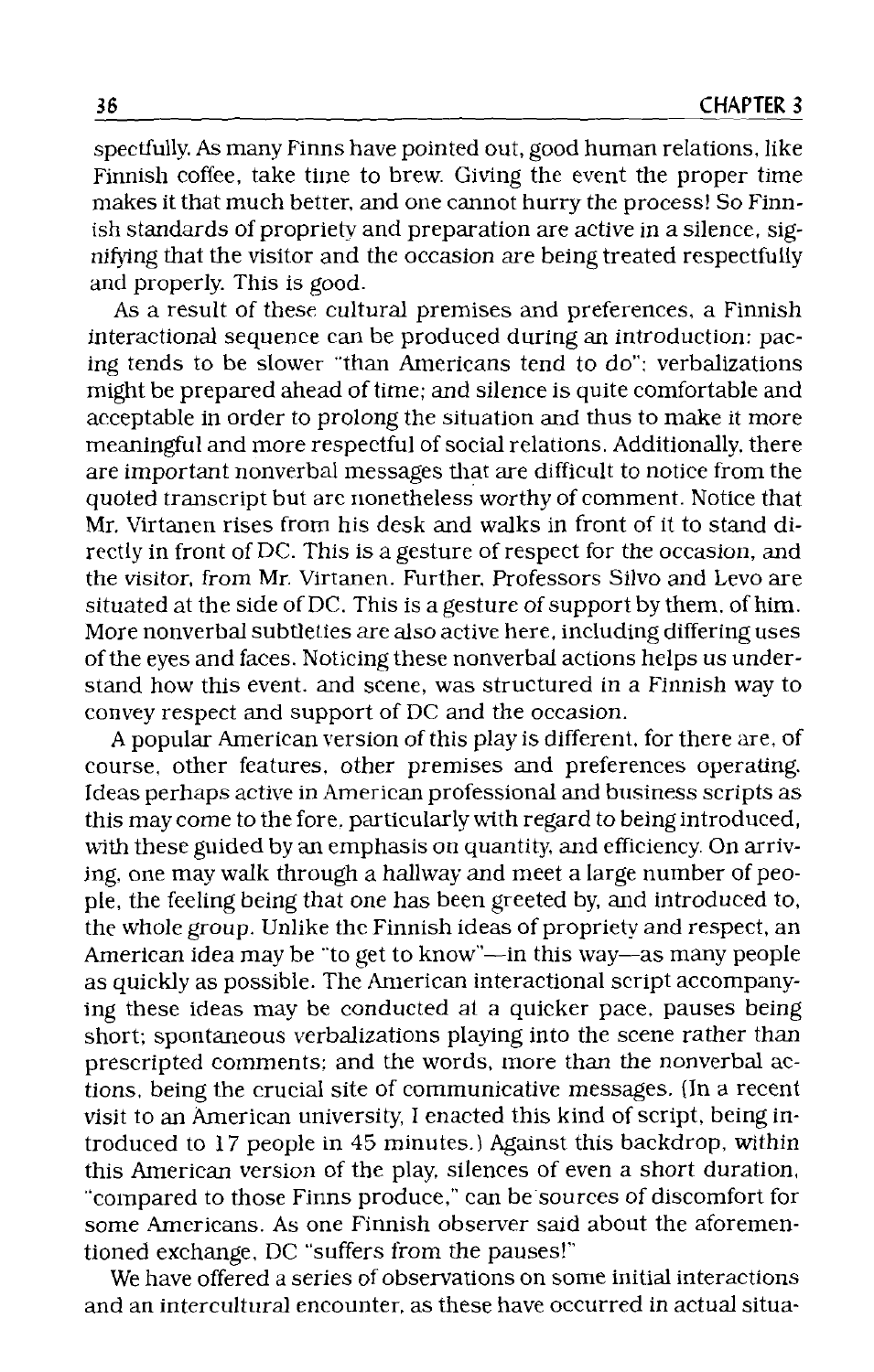tions by Americans and Finns. We have interpreted some of the features involved in Yhis one encounter from Finnish and American perspectives. Based on several other similar events, we believe that these features suggest ways of structuring acts and sequences of this kind. We have thus noticed how these communication practices are shaped by cultural premises and preferences, cultural notions of sequencing and further how these practices are explained by participants through cultural terms for those practices such as "getting acquainted with the workplace'' and asia-talk in Finnish, or by small talk in American English. Each draws attention to different cultural forms of communication, through sequential enactments and cultural terms, with each identifying kinds of communicative practices being produced. Further, we discussed various cultural premises about verbal and nonverbal action. about what is proper and preferred as communication in such scenes in Finland and the United States. By focusing our attention on specific and actual intercultural interactions like these, by interpreting them through these cultural features. and by exploring some of the premises active in these interactions and terms, we have provided an admittedly partial and suggestive account of Finnish and American communication, by way of introductions.

### **ENDNOTES**

- 1. The authors acknowledge the helpful suggestions for improving the es-  $\qquad$  . say from several students of Finnish culture and communication including Michael Berry. Jaakko Lehtonen, Marjatta Nurmikari Berry, and Liisa Salo-Lee. To them we extend our sincere thanks. An earlier version of the essay appears as: "By Way of Introduction: An American and Finnish Dialogue" (ser Carbaligh & Poutiainrn, 2000).
- 2. The names of people and places that wc use in this paper have been changed so to honor the confidence of our colleagues.
- 3. The following transcript is based on a videotape of this intercultural encounter. In the videotape. all participants from the original event are reenacting the event as they recalled it. based on DC's field notes. Analysis of this transcript is based on this and similar introductions in which DC was involved. For the timed silences on lines 8, 14, 20, and 25, the first number is SP's estimate of a customary length of such a pause. with the second number being the actual time of the pause on the video clip. A Finnish production team produced the video.
- 4. Uses and interpretations of silence vary not only by speaker, but also by regions within Finland. As a Finnish reader of the essay commented, "a Karelian Finn [from the east] may have filled some of those silences," unlike Virtanen, a Hamé Finn.
- 5. This is especially difficult when native Finnish speakers are expected not only to speak a second language, but to do things, like a USArnerican English version of "small talk," which is done in that sec-